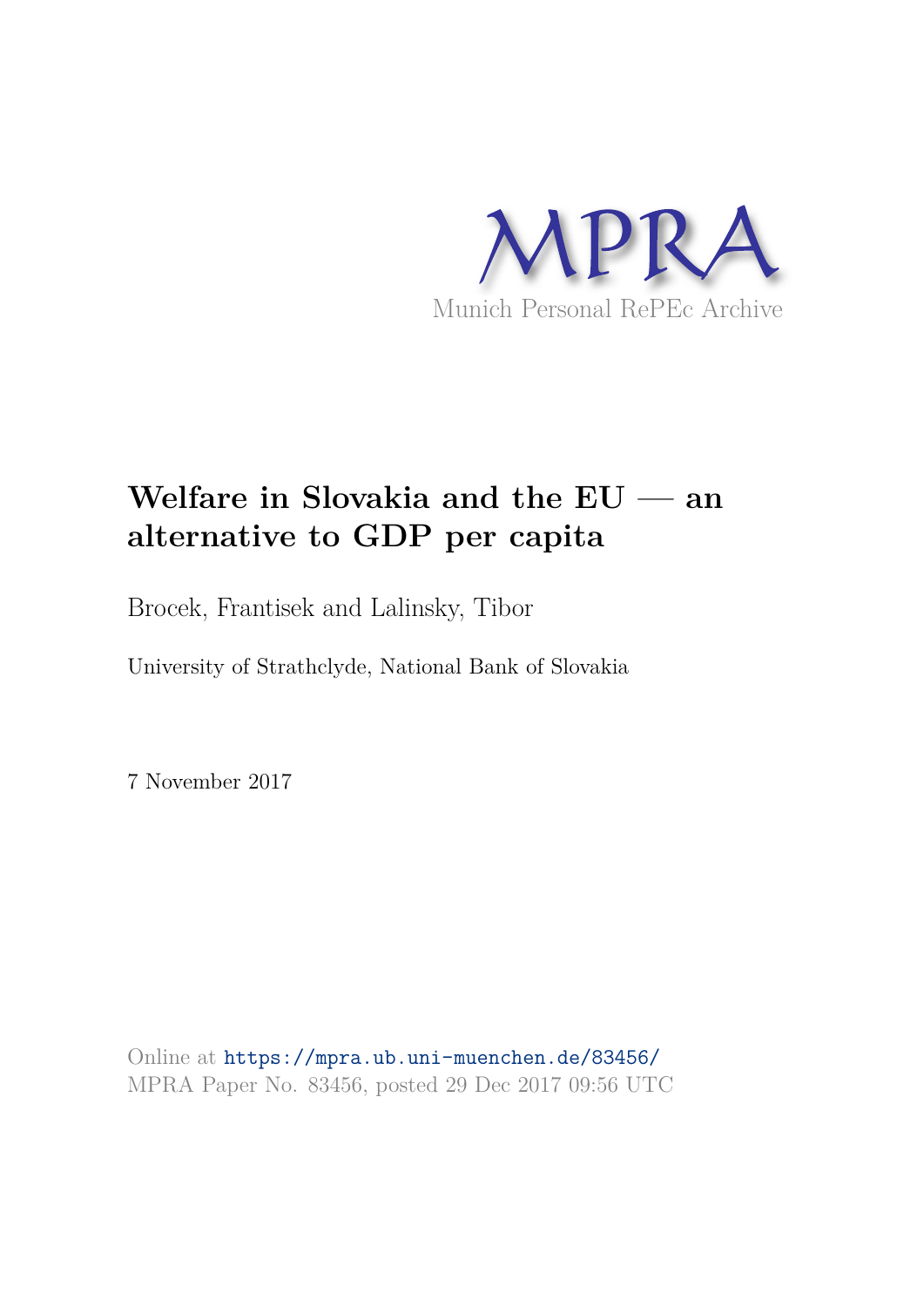# **WELFARE IN SLOVAKIA AND THE EU – AN ALTERNATIVE TO GDP PER CAPITA**

### **František Broček<sup>1</sup> , University of Strathclyde**

### **Tibor Lalinský, National Bank of Slovakia**

-

GDP per capita is used as the basic measure of economic development and prosperity across the world. However, it is a limited measure of living standards, focussed on capturing changes in economic output per person and neglecting many things central to quality of life. Several alternative approaches to assessing quality of life have been proposed such as the OECD Better Life Index (2017), the UN Human Development Index (HDI), or Gross National Happiness. One notable contribution is the consumption equivalent welfare measure introduced by Jones and Klenow (2016). Our results from using this measure suggest that the quality of life in most EU countries is higher than suggested by GDP per capita relative to the U.S. The primary reasons for this are that, particularly compared to the U.S., countries in the EU tend to have lower income inequality and longer life expectancy.

Implementing this measure for Slovakia, our results indicate that relative welfare is approximately 10 percentage points higher in Slovakia than GDP per capita would suggest. In the medium run, consumption equivalent welfare in Slovakia grew faster than income from pre-crisis levels. Improvements in the quality of living in Slovakia over time have been driven by an increase in life expectancy and consumption, as well as consistently low levels of income inequality. Nevertheless, living standards in Slovakia are still low in comparison to advanced EU economies and the U.S. Lower life expectancy, which reflects the quality of health of the population, accounts for most of the difference in welfare in comparison to these advanced economies.

## **DRAWBACKS OF MEASURING ECONOMIC WELFARE THROUGH GDP AND THE AVAILABLE ALTERNATIVES**

Using GDP per capita as a measure of the standard of living has many difficulties; for example it does not account for important factors which influence the quality of life, such as the amount of leisure the population enjoys, the general health of the population, or the extent of income inequality in the country. The academic literature provides a number of alternative measures which suggest different factors to be included. Nordhaus and Tobin (1972), for example, suggest extending gross national product (GNP) to incorporate data on consumption, leisure, and the value of household work. The widely cited Human Development Index (HDI), introduced by the United Nations Development Programme, extends the standard GDP per capita measure to include data on life expectancy and the level of education. The OECD Better Life Index (2017) incorporates ten areas: housing, income, employment, community, education, environment, civic engagement, health, life satisfaction, safety, and work-life balance. Fleurbaey (2009) provides a comprehensive overview of the key measures which try to capture the quality of life; grouping these into four categories: corrected GDP, Gross

<sup>&</sup>lt;sup>1</sup> Acknowledgement: We are grateful to Dr. Stuart McIntyre of Strathclyde University for his review and useful comments.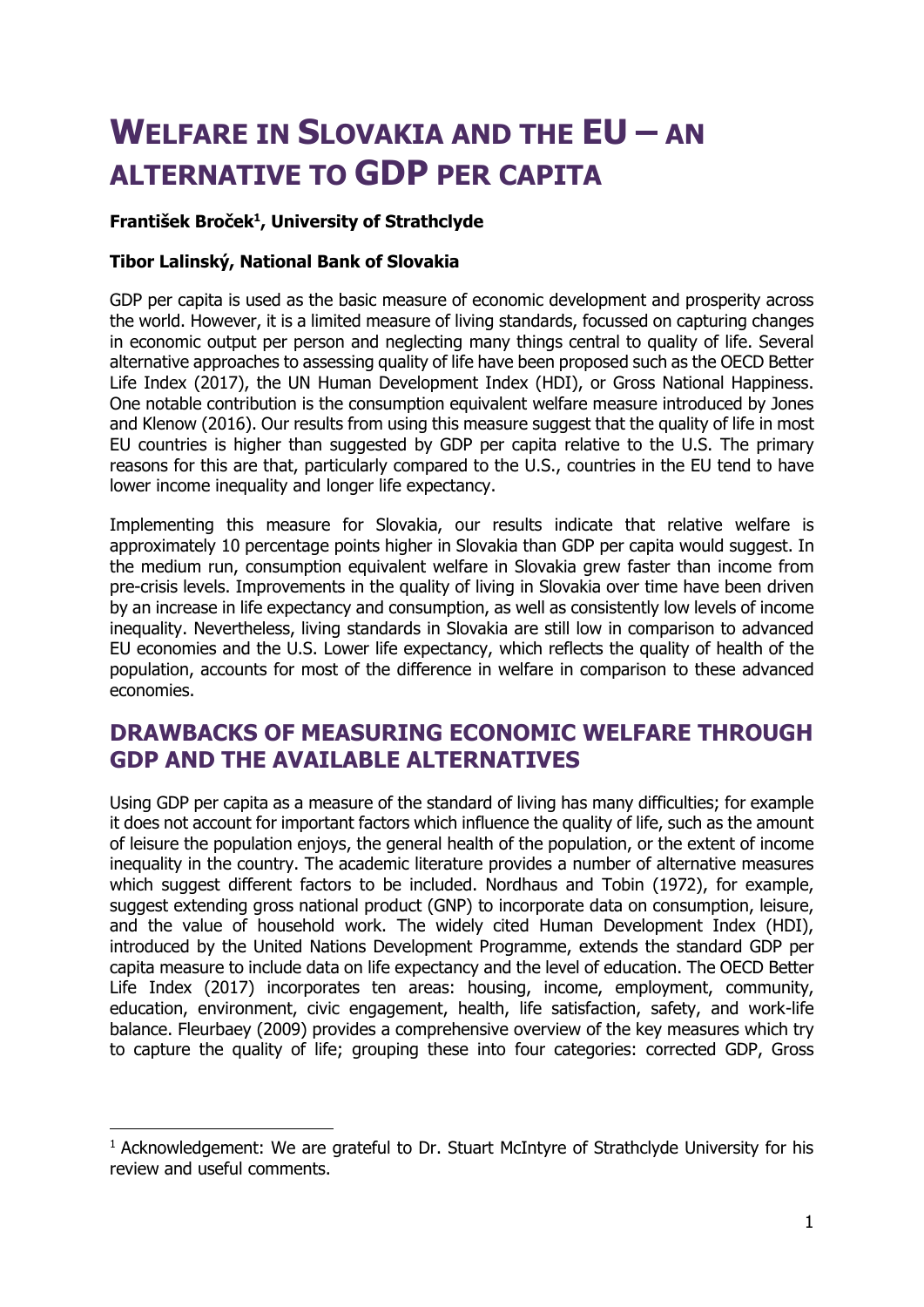National Happiness, the capability approach (used to account for skills and potential in areas which are hard to aggregate), and synthetic indicators, which are similar to the HDI in nature.

The approach adopted by Jones and Klenow (2016) falls under the category of corrected GDP. They have created a complex measure of welfare  $(\lambda)$  which is consistent with the microeconomic theory of utility maximisation and it is measured as a consumption equivalent. Their model aims to answer the question: What proportion of consumption in the U.S., given the U.S. values of leisure, mortality, and inequality, would deliver the same expected flow utility to an individual living in a different country?

The model introduced by Jones and Klenow (2016) is unique for its use of the economic concept of expected utility and its applicability for a wide range of countries. It enables us to calculate an alternative measure of economic performance, accounting for the relative position of a given country in terms of life expectancy, consumption, leisure, and income inequality. For simplicity, the measure will be referred to as "welfare" throughout the rest of the paper.

#### **Box 1 Welfare according to Jones and Klenow (2016)**

Jones and Klenow's (2016) model is based on the following equation:

$$
U_i(\lambda) = E_i \sum_{a=1}^{100} \beta^a u(\lambda C_a, l_a) S_i(a)
$$
 (1)

Where  $C$  denotes an individual's annual consumption,  $l$  denotes leisure plus time spent in home production,  $S(a)$  is the probability an individual survives to age  $a$ , and  $U_i(\lambda)$  is the expected lifetime utility in country *i* gained from multiplying consumption by a factor of  $\lambda$  at each age.

$$
U_{US}(\lambda_i) = U_i(1) \tag{2}
$$

Behind the Rawlsian veil of ignorance, the welfare measure indicates by what factor  $(\lambda_i)$  we need to adjust an individual's consumption to make him indifferent between living his life in the U.S. and in some other country  $i$ .

$$
u(C,l) = \bar{u} + \log C + v(l) \tag{3}
$$

The main assumptions of the model are: consumption in each country is lognormally distributed across people at a point in time, independent of age and mortality, with an arithmetic mean  $c_i$  and a variance of logarithmic consumption of  $\sigma_i^2$ . Then  $E[log C] = log c - \sigma^2/2$ . The model also assumes that leisure is constant across ages and known with certainty. Under these assumptions, expected lifetime utility is given by:

$$
U_i = \left[\sum_a \beta^a S_i(a)\right] \cdot \left(\bar{u} + \log c_i + v(l_i) - \frac{1}{2} \cdot \sigma^2\right) + g \cdot \sum_a \beta^a S_i(a)a\tag{4}
$$

Assuming  $\beta = 1$  and  $g = 0$  the survival rate equals life expectancy at birth ( $e \equiv \sum_a \beta^a S_i(a)$ ) and the equation becomes:

$$
U_i = e_i \left( \bar{u} + log c_i + v(l_i) - \frac{1}{2} \cdot \sigma^2 \right)
$$
 (5)

Lifetime utility from consumption is given by the product of life expectancy and expected flow utility from each year of life. In this case, the consumption equivalent welfare in equation (2) becomes: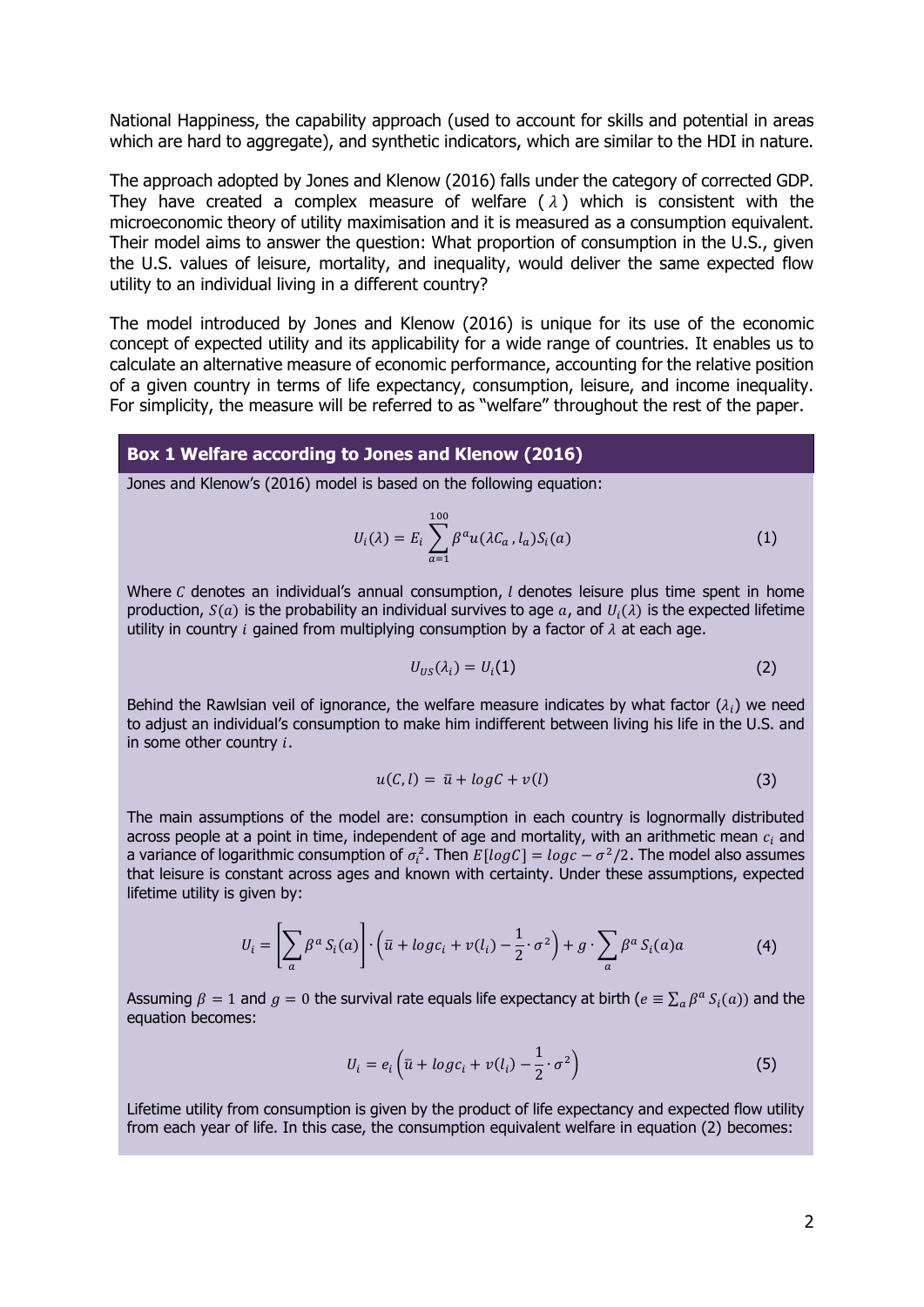| $\log \lambda_i = \frac{e_i - e_{us}}{e_{us}} \left( \bar{u} + log c_i + v(l_i) - \frac{1}{2} \cdot \sigma^2 \right)$ | Life expectancy |     |
|-----------------------------------------------------------------------------------------------------------------------|-----------------|-----|
| $+ log c_i - log c_{us}$                                                                                              | Consumption     | (6) |
| $+v(l_i)-v(l_{us})$                                                                                                   | Leisure         |     |
| $+\frac{1}{2}(\sigma_i^2-\sigma_{us}^2)$                                                                              | Inequality      |     |

This expression provides for an additive decomposition of the forces which determine welfare in country *i* relative to the U.S. The first term captures the effect of differences in life expectancy (the percentage difference in life expectancy weighted by how much a year of life is worth – the flow utility in country  $i$ ). The remaining terms denote the effect of differences in consumption, leisure, and inequality.

To calculate the growth rate of  $\lambda$  the following equation was applied:

$$
g_i = -\frac{1}{T} \log \lambda_i. \tag{7}
$$

The growth rate can be decomposed into terms reflecting changes in life expectancy, consumption, leisure, and inequality, as in equation (6).

For calibrating the utility function used in the analysis in this paper, the parameters used by Jones and Klenow (2016) were applied.

In their study, Jones and Klenow (2016) focus on the world's most prominent economies. They try to explain the differences in welfare between developed and developing countries and conclude that developing countries are worse off than comparing GDP per capita indicates. This can be explained by significantly lower life expectancy, high inequality, and low consumption.

Comparing the Jones and Klenow (2016) measure and GDP per capita, it seems that GDP per capita is a good indicator of living standards for a wide range of countries (correlation coefficient of 0.98). However, the authors note that this understates the significant variability in welfare amongst the chosen countries (median deviation of 35%).

The authors also examine the change in their measure from 1980 to 2007. They find that while GDP per capita grew by 2.1% on average, welfare grew by 3.1%. They explain this progress as the result of increases in life expectancy across the whole world (apart from sub-Saharan Africa). They also find that Western European economies have welfare at 85% of U.S. levels, whilst on average GDP per capita only reaches 67% of the U.S. level. Higher life expectancy, more leisure, and lower income inequality are found to be key drivers of these differences.

In this study we have updated the values of welfare based on new data and focused on developments during and after the Great Recession. We examine developments in EU countries including Slovakia in greater detail, and compare the relative position of each EU country to the U.S. for comparability with the original study. Our results are based on the methodology explained in Box 1.<sup>2</sup>

<sup>&</sup>lt;sup>2</sup> Jones and Klenow (2016) use an algorithm to select the most appropriate measure for consumption inequality in each country. When such a measure of consumption inequality is not available for a given country, they replace it with a measure of income inequality. This affects the results for the EU countries they analyse, since a measure of consumption inequality is used for the U.S. and a methodologically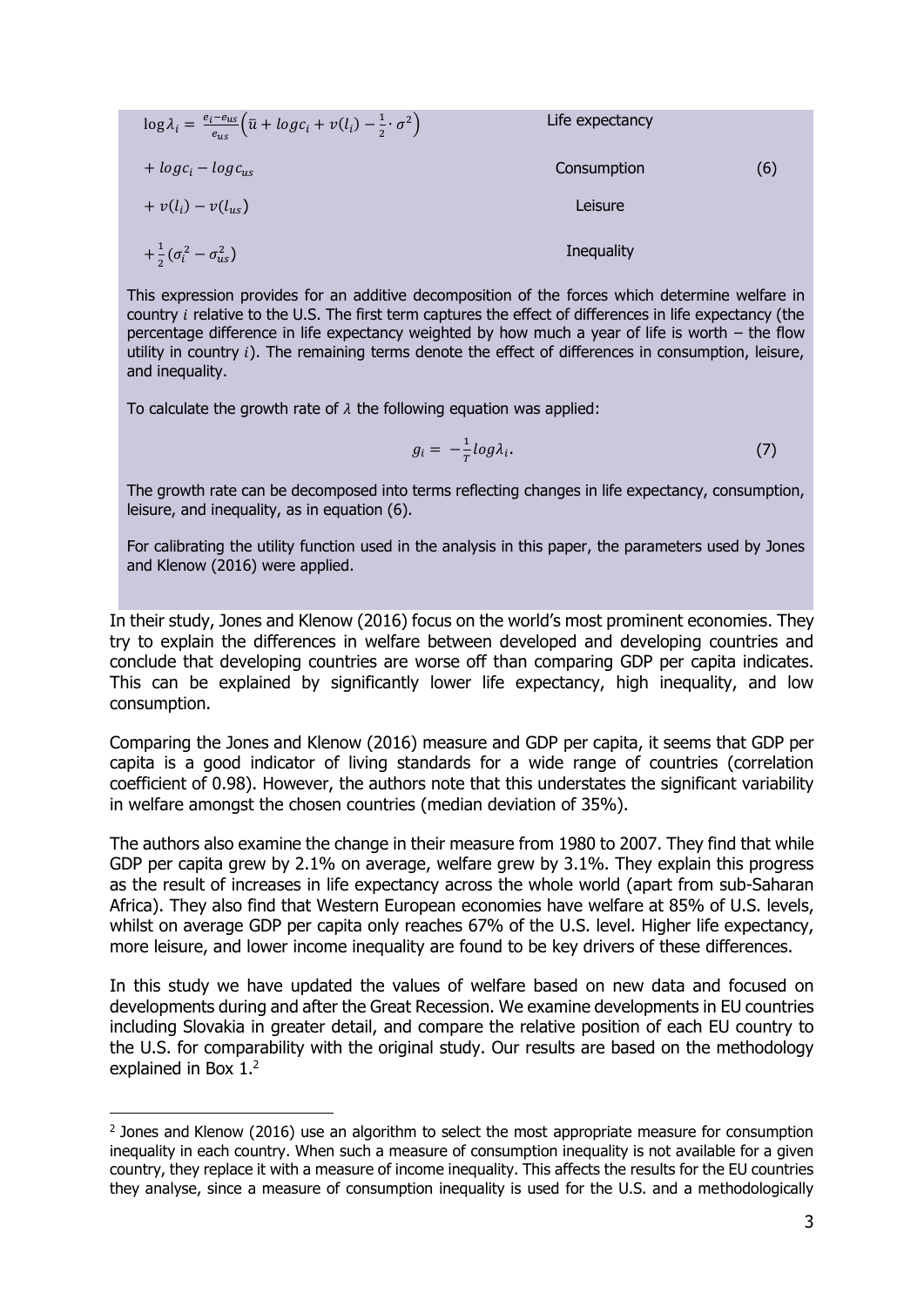## **WELFARE ACROSS THE EU**

In 2007 the quality of life in EU countries was higher than GDP initially indicates. This was driven by higher life expectancy, more leisure time and lower income inequality relative to the U.S. New EU member states and the  $V4<sup>3</sup>$  countries exhibited comparable levels of consumption equivalent welfare and GDP. The only exceptions were Estonia, Lithuania, Romania, and Bulgaria where short life expectancy pulled the indicator down.



Slovakia reported GDP per capita at 43.6% of the US level, however according to the Jones and Klenow (2016) measure the quality of life was higher than GDP indicates mainly due to low income inequality. As displayed in Table 2, low inequality increased Slovak welfare by 20.3%. On the other hand, lower life expectancy (74.2 years) reduced welfare by 18% and an average of 716 hours worked per annum ensured more leisure time for Slovak people.<sup>4</sup> A slightly positive effect could also be observed by the marginally higher consumption share of GDP vis-à-vis the U.S.

Figure 2 displays the growth rate in welfare and income levels between 2007 and 2014. The rate of growth in the EU measured by standard means is undervalued by 2.5% on average.

different measure of income inequality is used for EU countries. Here we reduce the range of countries to EU member states and the U.S., and therefore we can use consistent data for income inequality for all countries.

<sup>&</sup>lt;sup>3</sup> V4 countries constitute Slovakia, Czech Republic, Poland, and Hungary

<sup>&</sup>lt;sup>4</sup> For calculating  $\lambda_i$  the number of hours worked per person was used, rather than hours worked per person in employment.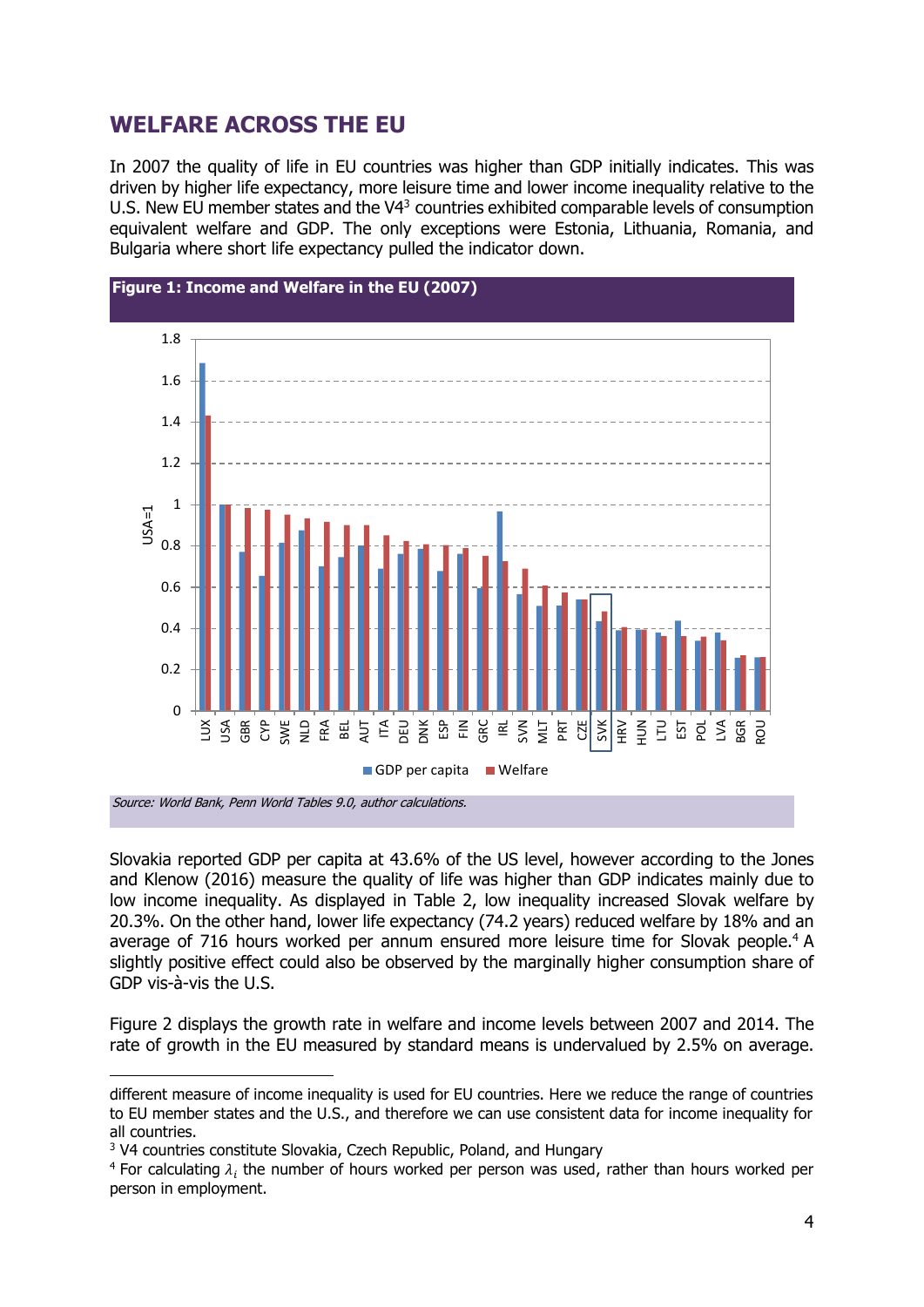The Slovak economy grew by 3.4% on average according to GDP per capita. The alternative measure revises the growth rate upwards to 6.2%. The difference between income growth and welfare growth was 2.8%. A weak post-crisis recovery is evident in the data for Greece. However, despite a 2.4% contraction in income, welfare grew by 0.6%. Cyprus was the only EU country to experience a contraction in both welfare and income. Growth in Cyprus was mainly hindered by the increase in inequality resulting from the Great Recession (2007 – 2008) and the Cypriot financial crisis (2012 – 2013).





Source: World Bank, Penn World Tables 9.0, author calculations.

Our decomposition of the growth rate to isolate the effect of the individual variables indicates that convergence in EU countries was driven mainly by higher life expectancy relative to the U.S. Figure 3 shows that increases in life expectancy throughout the period contributed 2% to higher welfare growth. The increase in the consumption share of GDP contributed circa 0.8%. Concurrently, the amount of leisure time enjoyed by the Slovak people changed only marginally. A slight increase in relative income inequality in Slovakia could be observed between 2008 and 2014, which contracted the growth rate in welfare by approximately 0.2%.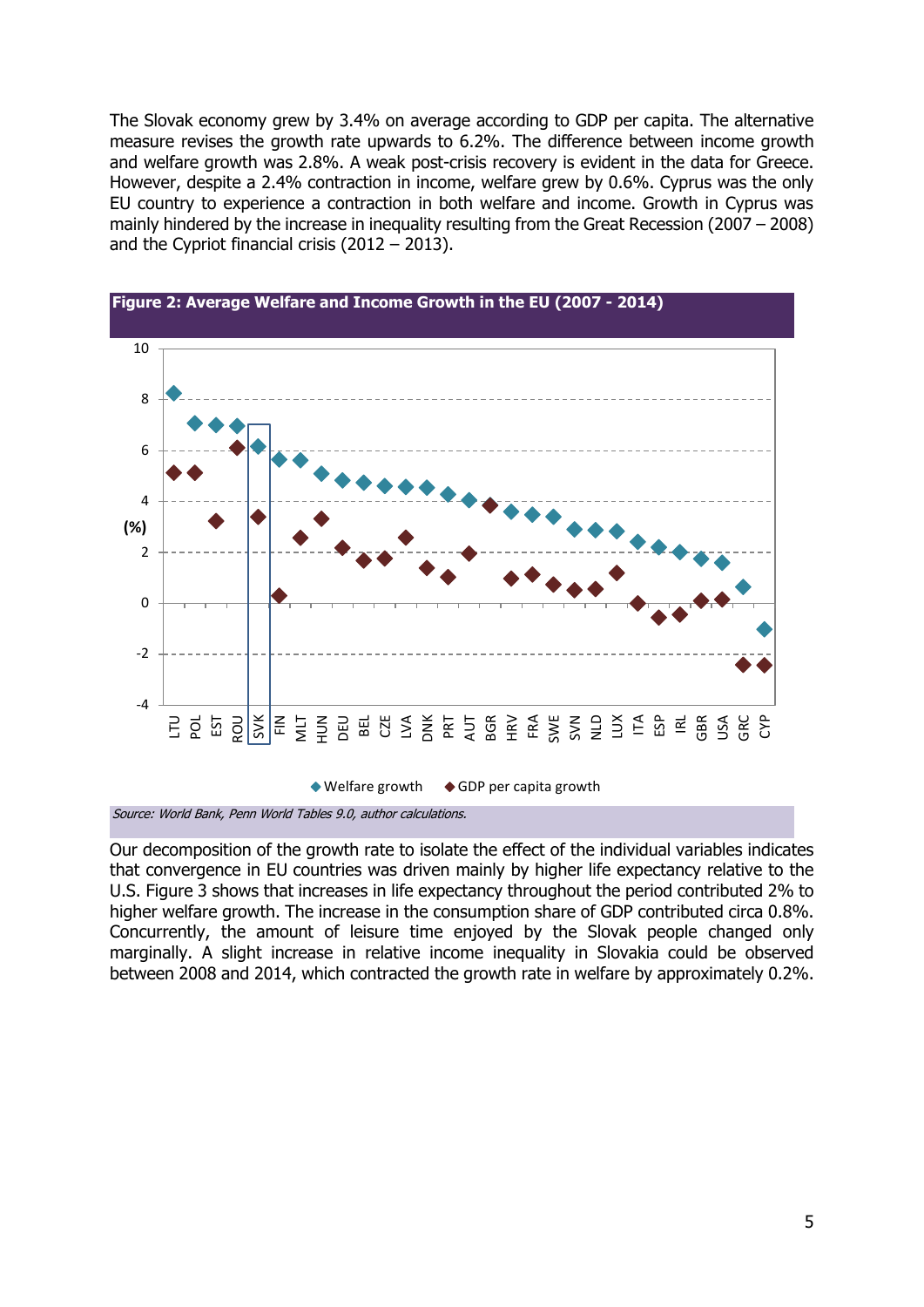

**Figure 3: Decomposition of the Difference between Welfare and Income Growth in the EU (2007 - 2014)**

In 2014 Luxemburg achieved the highest level of welfare in the EU. Welfare in Luxemburg was propelled by the highest life expectancy amongst member states and low income inequality relative to the U.S. Life in Luxemburg has a higher quality despite low individual consumption and the highest amount of hours worked across the EU (see data in Table  $1$ ).<sup>5</sup>

The most significant shift in welfare between 2007 and 2014 was in Finland. Welfare increased from 79% of the U.S. level in 2007 to 107% in 2014. This was driven mainly by an increase in life expectancy to 81.2 years. In the same period, the quality of life in Slovakia grew from 49% to 64% of the U.S. level. The quality of life in Slovakia and the Czech Republic converged, however, the Czechs still retain the highest level from the V4 countries and the fourth highest amongst new member states (after Malta, Cyprus, and Slovenia.)

#### **Figure 4: Income and Welfare in the EU (2014)**

<sup>&</sup>lt;sup>5</sup> As in the case of Luxemburg, the difference between welfare and income in Ireland is given by the specific structure of its GDP, which is marked by the low share of domestic consumption. Relative welfare corrects the overstated income measure in these countries, which is given by a large proportion of foreign capital motivated by a low corporate tax rate and a high amount of foreign labour, which is not a part of the domestic population.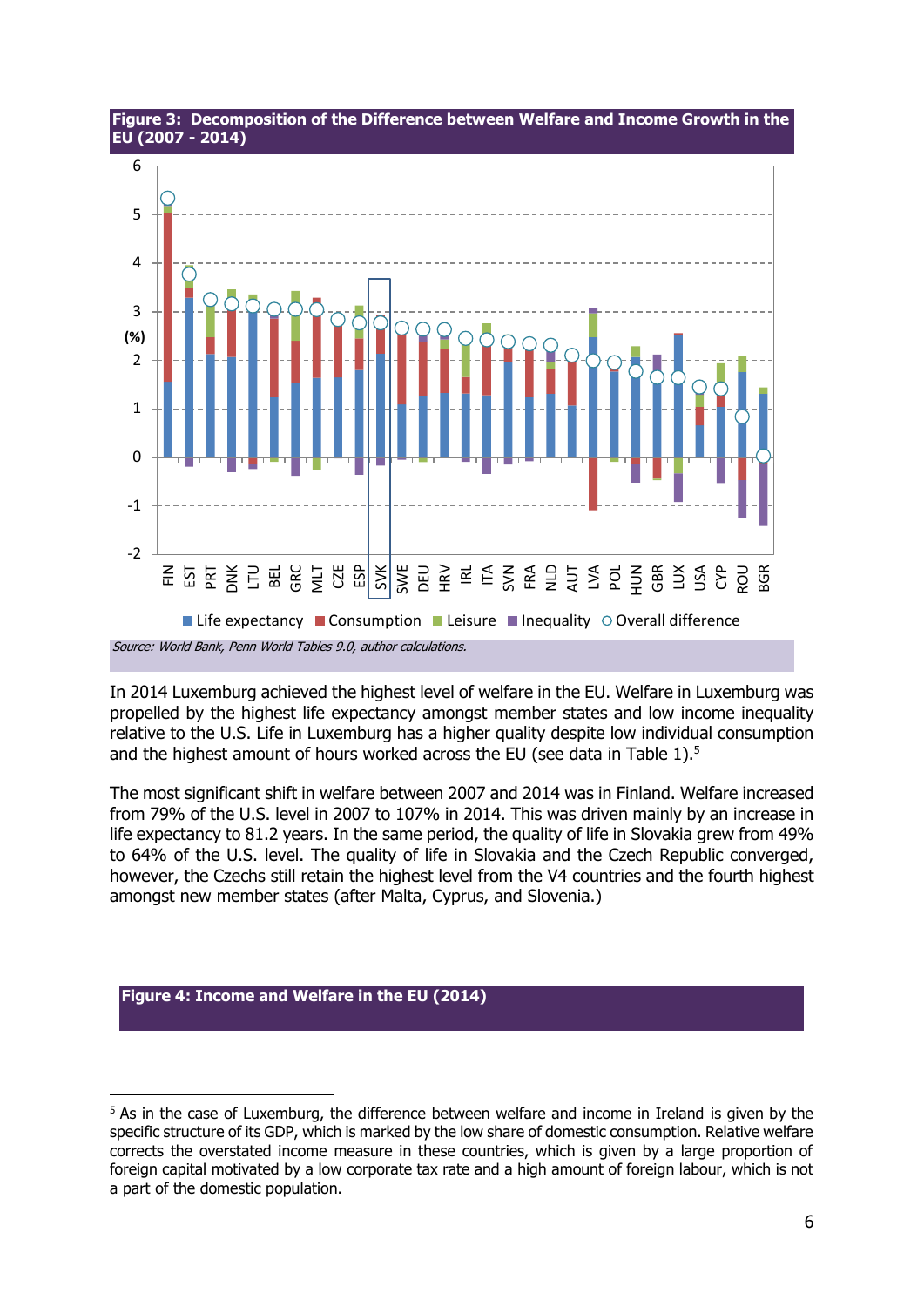

Even though all EU countries, except for Luxemburg, trail behind the U.S. in terms of levels of income, ten EU countries (Luxemburg, Belgium, Sweden, Austria, France, Finland, Germany, Netherlands, UK, and Denmark) overtook the U.S. in 2014 in terms of welfare. The convergence of welfare amongst Western and Northern member states was driven mainly by improvements in life expectancy and reductions in income inequality relative to the U.S. The inhabitants of these countries (except for Luxemburg and Austria) have lower individual consumption than the U.S., but at the same time more leisure time.

## **WELFARE DECOMPOSITION AND LONG-TERM DEVELOPMENTS**

-

Figure 5 shows the additive decomposition of the effect of individual variables on the ratio of the welfare measure and income.<sup>6</sup> In comparison to the U.S. and Central and Eastern Europe, Western EU member states have a higher quality of healthcare reflected in their life expectancy. Concurrently, the low consumption share of GDP reduces their welfare.

In 2014 Slovakia achieved 54.7% of U.S. income and 64.3% of U.S. welfare levels. On a comparative basis, stronger consumption relative to GDP per capita contributed 5.8%, a higher amount of leisure contributed 3.4%, and lower income inequality 18%. Lower life expectancy (74.8 years) reduced Slovak welfare by 11%. Slovakia is among the countries in the EU with the lowest average life expectancy. Only Lithuania, Hungary, Latvia, Romania, and Bulgaria have a lower life expectancy.

<sup>&</sup>lt;sup>6</sup> The decomposition shows the natural logarithm of the ratio of  $\lambda_i$  and GDP per capita (U.S.=1) and is based on equation (6). The logarithmic ratio is the sum of four variables: the effect of life expectancy, consumption share of GDP, leisure, and income inequality, which together determine  $\lambda_i$ .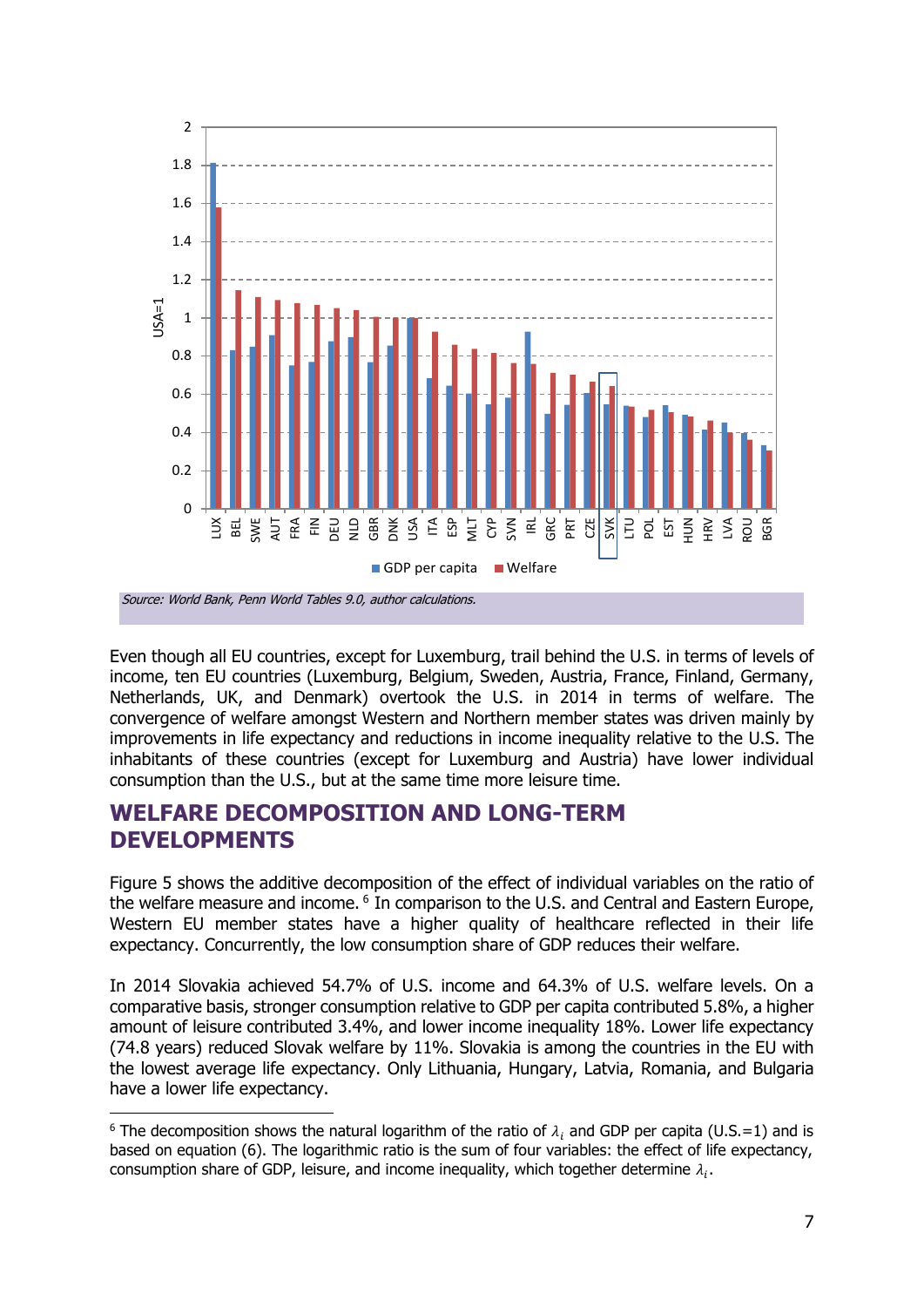

**Figure 5: Decomposition of the Difference between Welfare and Income (2014)** 

Long-term developments indicate a gradual divergence between the quality of life and GDP per capita in Slovakia. At the time of the establishment of an independent Slovak Republic per capita income was only at 34% of the U.S. level. Welfare was approximately one percentage point higher. In 1992 the difference between the quality of life in Slovakia and the U.S. was also marked by large differences in life expectancy. The gap in life expectancy has narrowed over time and growth in personal consumption could be observed. As shown in Figure 7, the key area for improvement in the quality of life is in the short life expectancy in Slovakia, which reflects the poor quality of health and social care. For consumption and leisure, the potential for further growth is perhaps limited.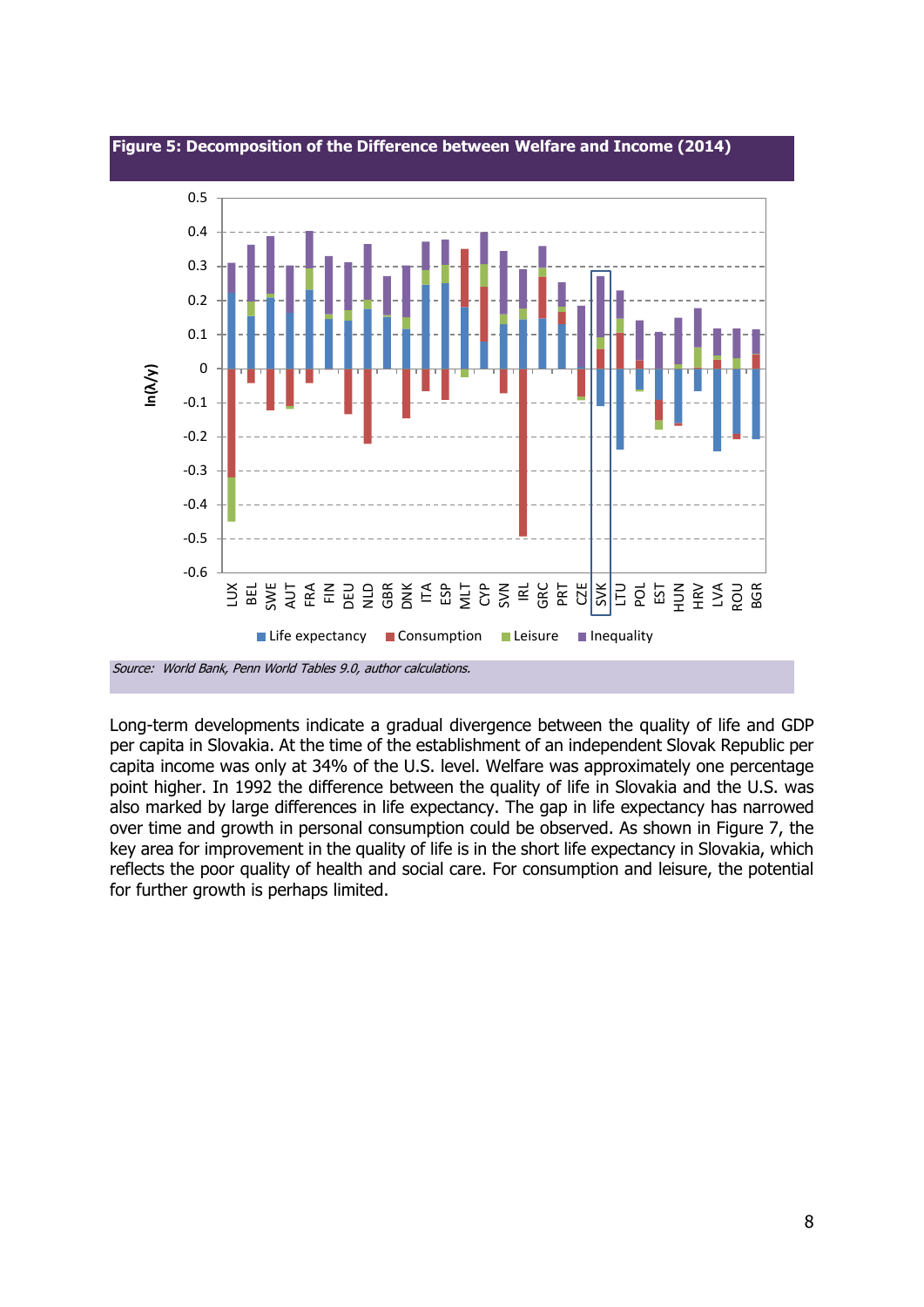

At the same time, it is important to follow developments in underlying variables of welfare in the U.S., as it forms the benchmark for the whole measure. The IMF (2017) reported that despite the current high level of GDP per capita, economic growth in the U.S. has been too low and unequal. This has been driven by weak productivity growth, an increase in skills premia<sup>7</sup> and an ageing population. Nevertheless, the income Gini coefficient in the U.S. decreased from 41.75 in 2007 to 41.06 in 2014. This resulted from a sharp decrease in capital gains for the top 1 percent of high earners during the crisis (Rose, 2015). Moreover, automatic stabilizers and social reforms, which increased transfers (unemployment benefits and food stamps) for those on low-incomes also played an important role in reducing inequality slightly. However, on a relative basis income inequality in the U.S. is still very high in comparison to the EU average.

 $<sup>7</sup>$  In most countries, the skill premium is measured as the difference in average income between those</sup> with a university education and those with a high school education.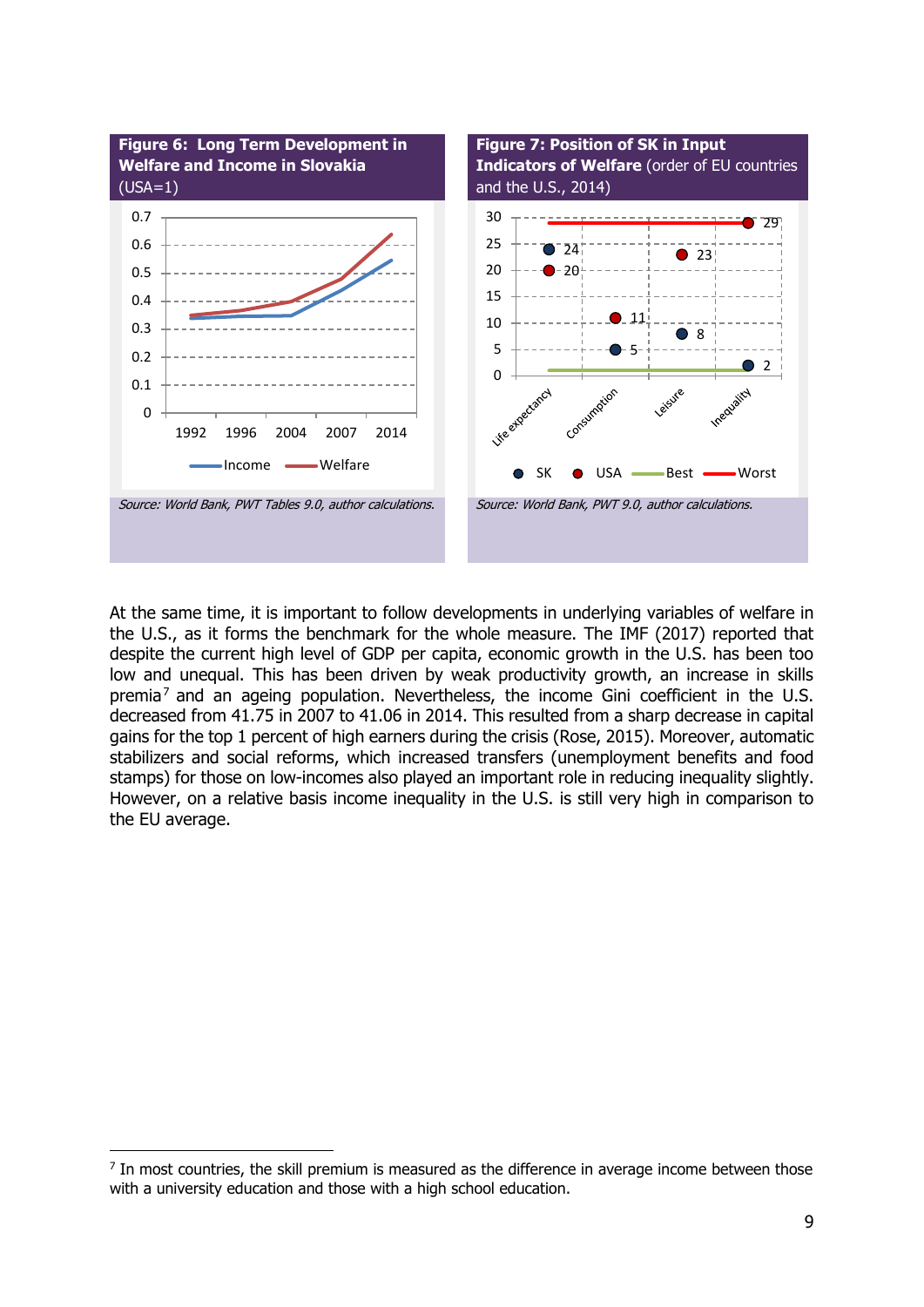## **WELFARE VERSUS INCOME ACROSS THE EU**

The correlation coefficient of income (GDP per capita) and welfare was 0.88 in 2014. Our results confirm the findings of Jones and Klenow (2016) that income is a good proxy for welfare across most countries<sup>8</sup> due to the high correlation of consumption and income levels.





-

The rates of growth of both indicators also exhibited a high correlation of 0.89 in the period from 2007 to 2014. The only exception which diverges from this relationship is Finland, which experienced a slow revival of post-crisis economic growth (only 0.3% per annum). This can be explained by the weakening of the business environment (especially IT and forestry), a closed economy (a low rate of fixed and direct foreign investment), weak productivity growth and the accumulation of public debt (Mäki-Fränti and Vilmi, 2016). Welfare growth in the country was propelled by a strong consumption share of GDP and the increase in life expectancy.

 $8$  The coefficient of determination indicates that 77% of the variability in welfare can be explained by a simple regression model for EU member states.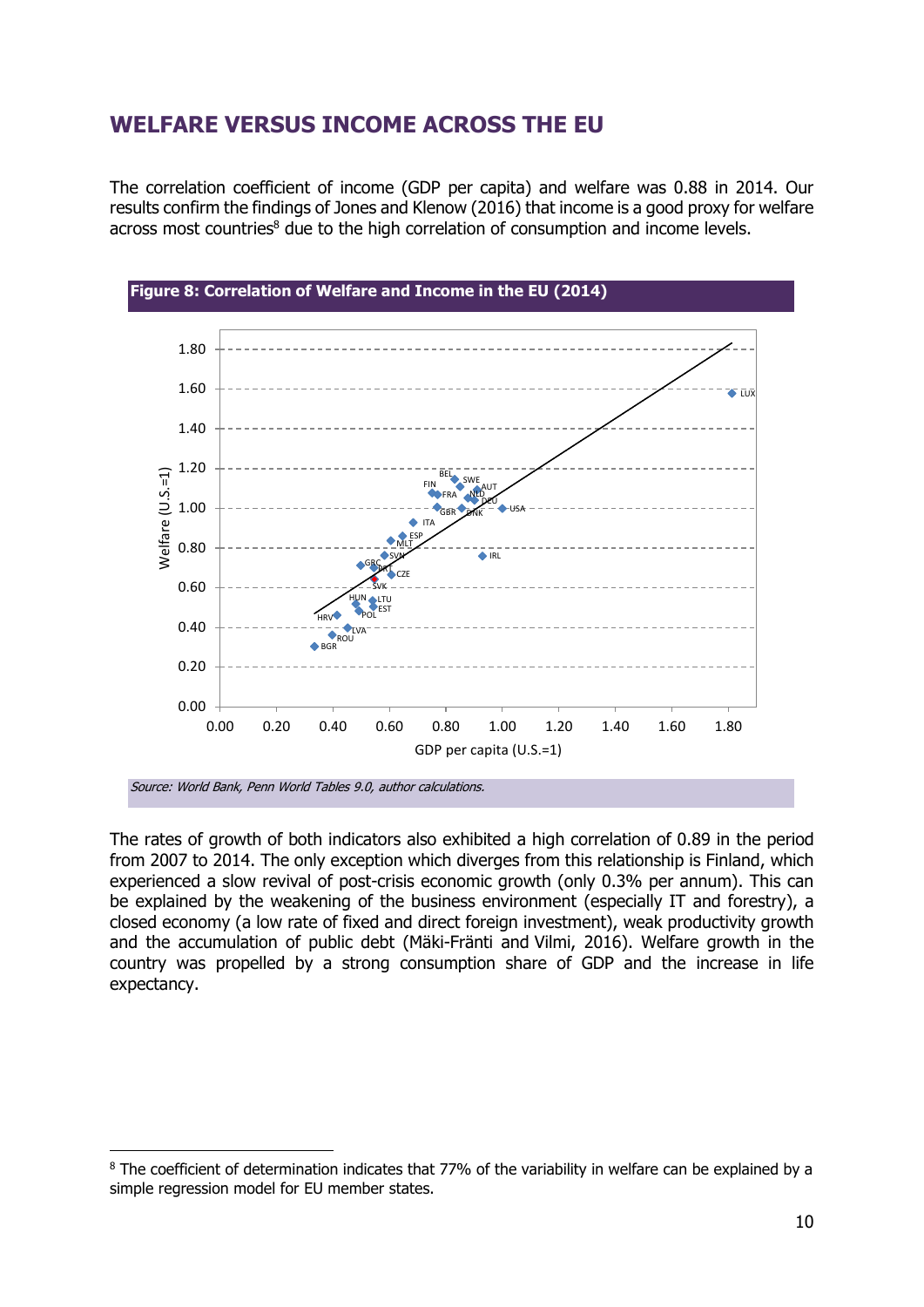

The data in Figure 10 indicates that between 2007 and 2014 beta convergence<sup>9</sup> in welfare prevailed across the EU. Countries with a lower initial level of welfare achieved higher average welfare growth. As displayed in Figure 2, on average, growth rates of welfare exceeded growth rates of income. However, the convergence rates for the respective measures were similar. The income convergence rate has only marginally exceeded the rate of convergence in welfare.

<sup>-</sup><sup>9</sup> Beta convergence occurs where poor economies exhibit higher rates of growth than rich economies.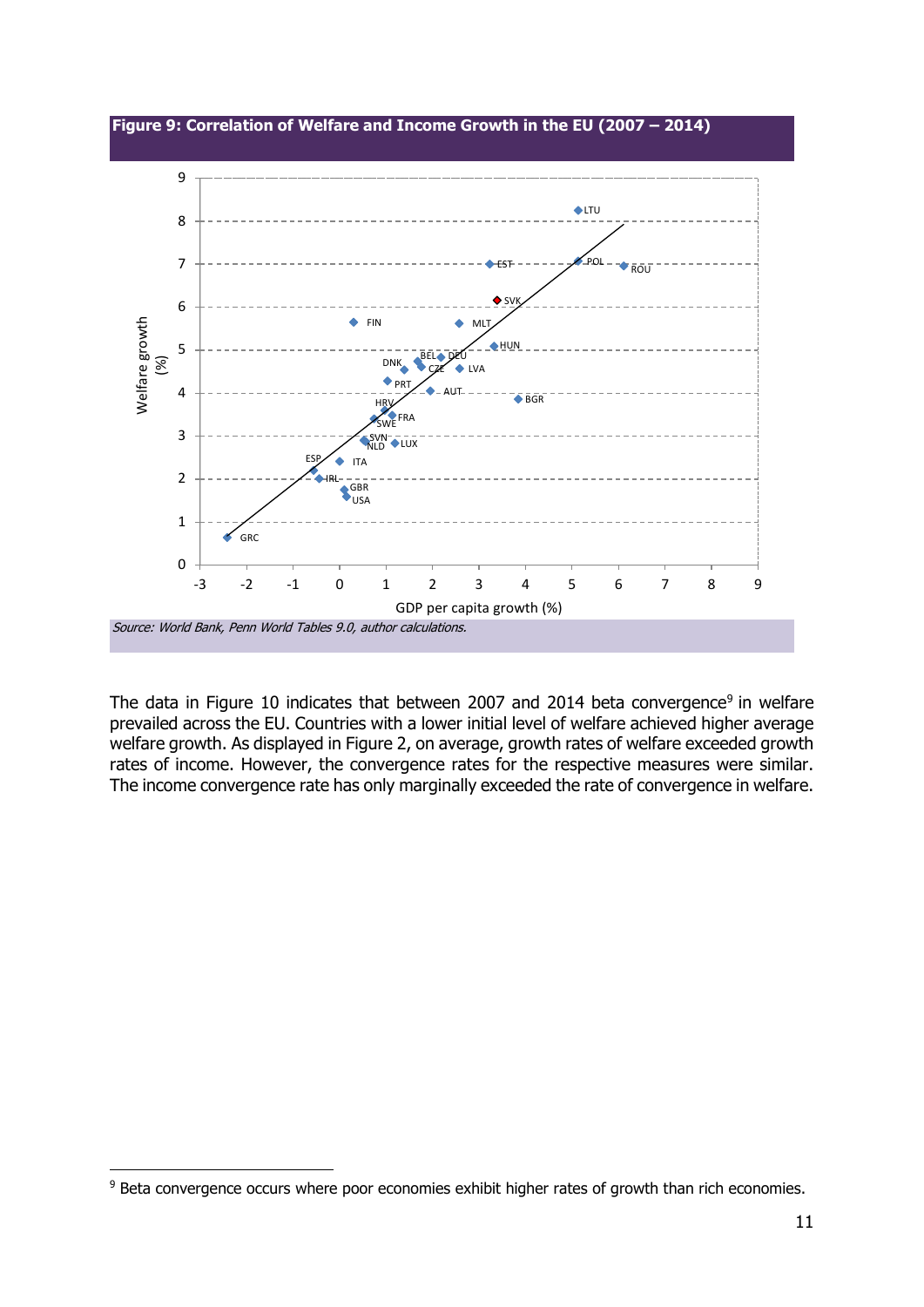

## **CONCLUSION**

It has been widely recognised that GDP per capita is not necessarily a useful measure of quality of life and the prosperity of a country. This paper has explored one potential alternative approach to comparing quality of life for a group of European countries using the approach outlined in Jones and Klenow (2016).

Doing this, we showed that between 2007 and 2014 -for most EU countries- improvements in this alternative measure of economic wellbeing were greater than suggested using a GDP per capita measure. The key factors driving this improvement were increases in life expectancy and reductions in income inequality.

The decisive factor in Slovakia, which exhibits one of the lowest income inequalities in the EU, seems to be a gradual increase in the quality of healthcare over time. From a cross-sectional perspective, current relative welfare exceeds relative income and this is driven mainly by consistently lower inequality, higher consumption, and more leisure time. Lower life expectancy still has a significantly negative impact on overall quality of life and explains the persisting welfare gap between Slovakia, advanced EU economies, and the U.S.

The selected alternative measure of economic growth and welfare considers many important aspects which influence social progress on a nonmarket level and are not reflected in GDP. At the same time, the measure focuses on a small range of data available for most countries in the world. For a more comprehensive picture of living standards other factors such as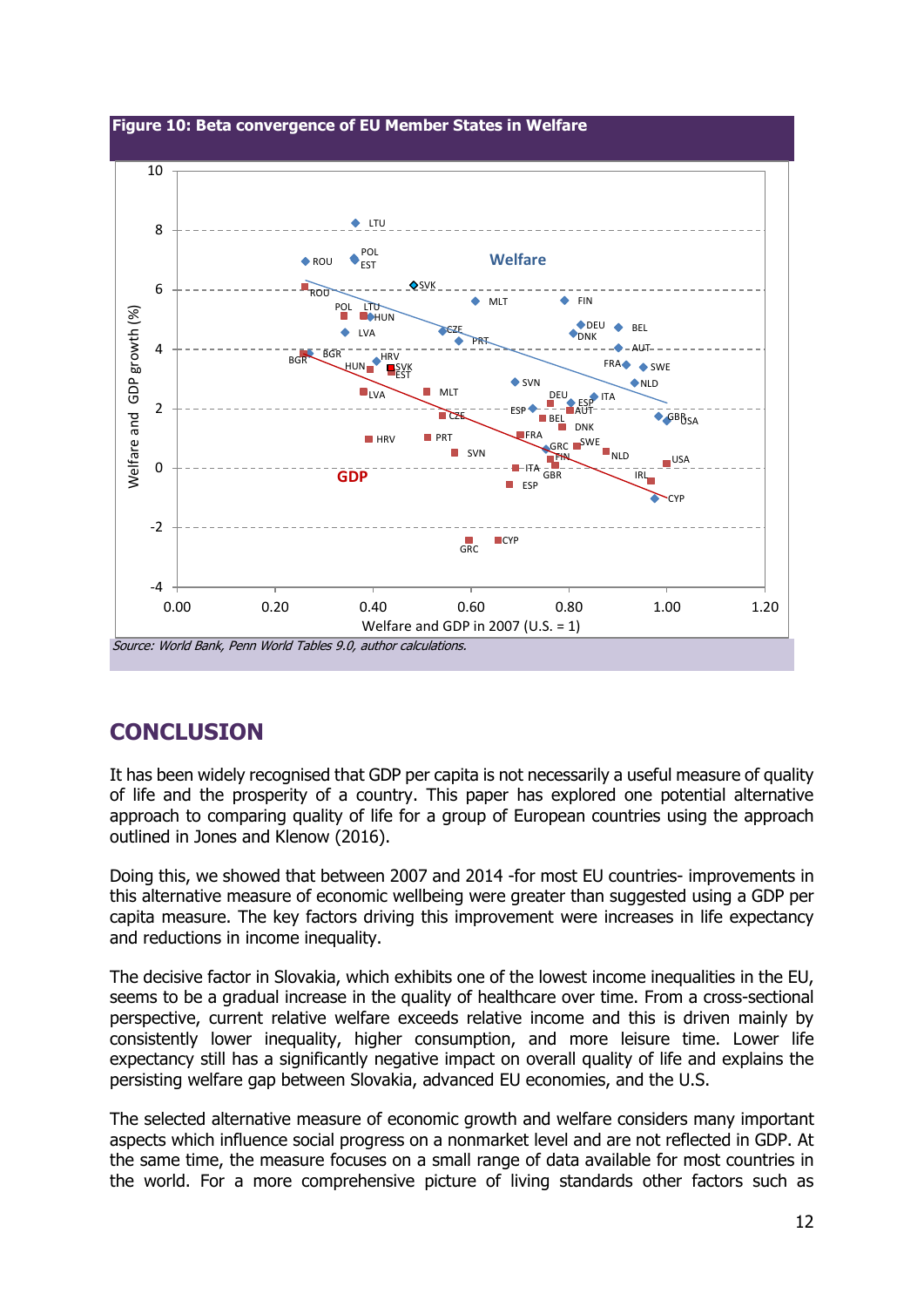morbidity, the quality of the natural environment, crime and corruption, and political freedom could be incorporated. The current position of Slovakia in rankings focusing on these areas suggests that an extension of the metric for these factors would probably lead to a decrease in relative welfare.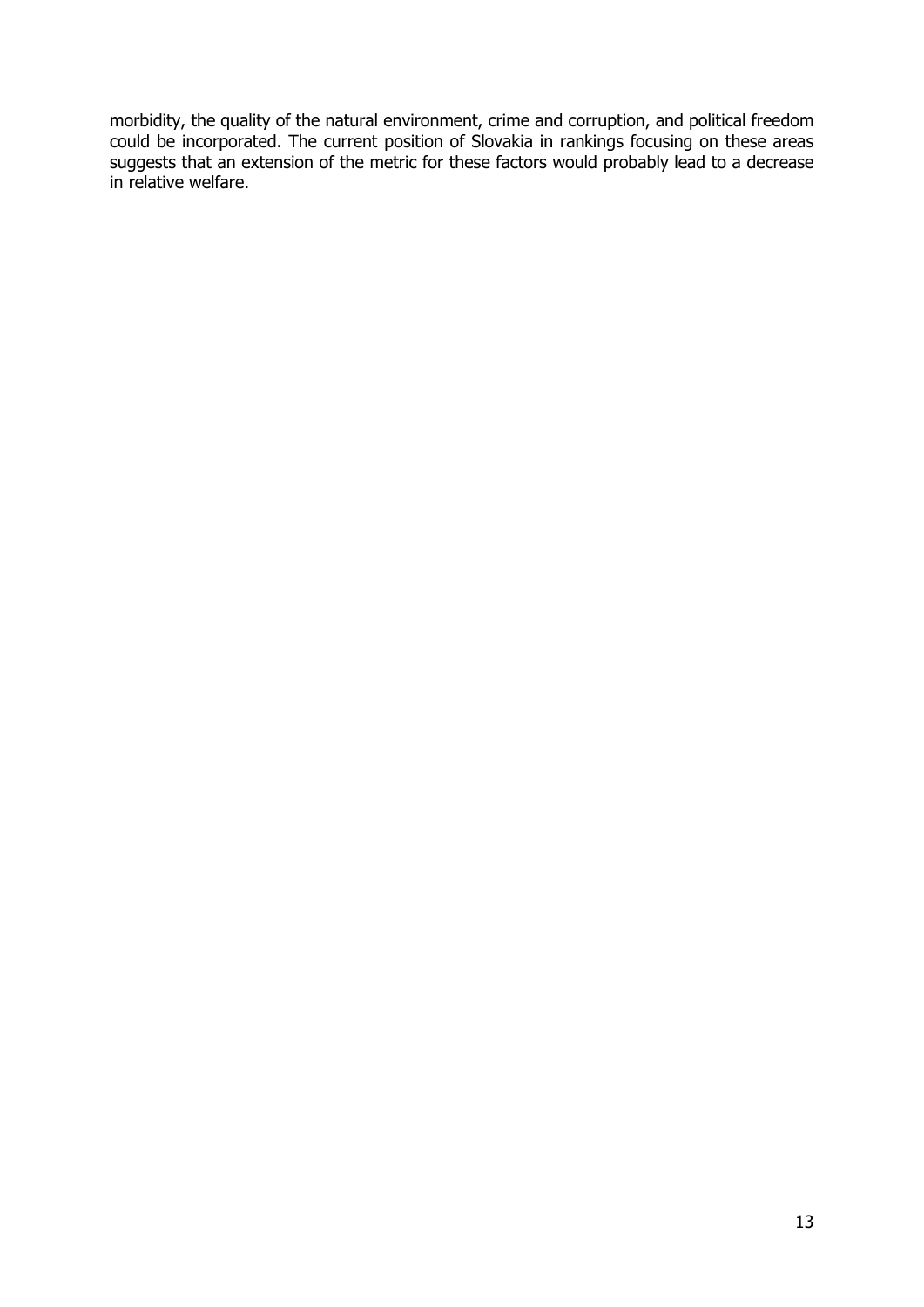| rapic In Basic Underlying Bata from the Fioder for Calcalating Hendre |                        |                     |               |               |                                  |                           |          |         |
|-----------------------------------------------------------------------|------------------------|---------------------|---------------|---------------|----------------------------------|---------------------------|----------|---------|
| Country                                                               | Life<br>exp.<br>(2007) | Life exp.<br>(2014) | C/Y<br>(2007) | C/Y<br>(2014) | <b>Hours</b><br>worked<br>(2007) | Hours<br>worked<br>(2014) | σ (2007) | σ(2014) |
| Lithuania                                                             | 70.9                   | 74.5                | 0.932         | 0.923         | 769                              | 689                       | 0.634    | 0.645   |
| Poland                                                                | 75.2                   | 77.6                | 0.846         | 0.851         | 817                              | 836                       | 0.613    | 0.591   |
| <b>Estonia</b>                                                        | 72.8                   | 77.0                | 0.769         | 0.781         | 977                              | 895                       | 0.583    | 0.606   |
| Romania                                                               | 72.6                   | 75                  | 0.844         | 0.817         | 796                              | 724                       | 0.549    | 0.639   |
| <b>Slovakia</b>                                                       | 74.2                   | 76.8                | 0.832         | 0.88          | 716                              | 714                       | 0.446    | 0.472   |
| <b>Finland</b>                                                        | 79.3                   | 81.2                | 0.649         | 0.827         | 809                              | 779                       | 0.512    | 0.490   |
| <b>Malta</b>                                                          | 79.8                   | 81.9                | 0.877         | 0.985         | 843                              | 891                       | 0.763    | 0.763   |
| Hungary                                                               | 73.2                   | 75.8                | 0.832         | 0.824         | 828                              | 782                       | 0.506    | 0.555   |
| Germany                                                               | 79.5                   | 81.1                | 0.672         | 0.727         | 698                              | 722                       | 0.591    | 0.547   |
| <b>Belgium</b>                                                        | 79.8                   | 81.3                | 0.710         | 0.796         | 665                              | 687                       | 0.537    | 0.499   |
| <b>Czech</b><br><b>Republic</b>                                       | 76.7                   | 78.8                | 0.709         | 0.765         | 877                              | 851                       | 0.469    | 0.472   |
| Latvia                                                                | 71                     | 74.1                | 0.921         | 0.853         | 884                              | 785                       | 0.662    | 0.651   |
| <b>Denmark</b>                                                        | 78.2                   | 80.7                | 0.661         | 0.717         | 766                              | 715                       | 0.485    | 0.527   |
| Portugal                                                              | 78.3                   | 81.1                | 0.840         | 0.861         | 904                              | 775                       | 0.676    | 0.662   |
| Austria                                                               | 80.2                   | 81.5                | 0.694         | 0.744         | 850                              | 846                       | 0.556    | 0.554   |
| <b>Bulgaria</b>                                                       | 72.7                   | 74.5                | 0.874         | 0.866         | 842                              | 815                       | 0.510    | 0.662   |
| Croatia                                                               | 75.7                   | 77.5                | 0.782         | 0.833         | 673                              | 622                       | 0.616    | 0.593   |
| <b>France</b>                                                         | 81.1                   | 82.7                | 0.738         | 0.796         | 636                              | 608                       | 0.595    | 0.605   |
| <b>Sweden</b>                                                         | 80.9                   | 82.3                | 0.658         | 0.735         | 796                              | 788                       | 0.487    | 0.494   |
| Slovenia                                                              | 78.6                   | 81.1                | 0.748         | 0.772         | 753                              | 730                       | 0.439    | 0.462   |
| <b>Netherlands</b>                                                    | 80.1                   | 81.7                | 0.641         | 0.665         | 768                              | 736                       | 0.552    | 0.507   |
| Luxemburg                                                             | 79.4                   | 82.2                | 0.602         | 0.603         | 1090                             | 1140                      | 0.569    | 0.638   |
| <b>Italy</b>                                                          | 81.4                   | 83.1                | 0.719         | 0.777         | 771                              | 684                       | 0.606    | 0.645   |
| Spain                                                                 | 80.9                   | 83.2                | 0.724         | 0.758         | 802                              | 643                       | 0.619    | 0.659   |
| <b>Ireland</b>                                                        | 79.6                   | 81.3                | 0.495         | 0.507         | 904                              | 721                       | 0.583    | 0.593   |
| U.K.                                                                  | 79.4                   | 81.3                | 0.854         | 0.828         | 799                              | 806                       | 0.660    | 0.594   |
| <b>USA</b>                                                            | 78                     | 78.7                | 0.808         | 0.830         | 871                              | 820                       | 0.777    | 0.763   |
| Greece                                                                | 79.4                   | 81.4                | 0.883         | 0.938         | 945                              | 740                       | 0.634    | 0.675   |
| <b>Cyprus</b>                                                         | 78.9                   | 80.1                | 0.954         | 0.975         | 745                              | 596                       | 0.566    | 0.628   |

### **Table 1: Basic Underlying Data from the Model for Calculating Welfare**

Source: World Bank. Penn World Tables 9.0, author calculations.<br>Notes: C/Y is the ratio of consumption to GDP per capita and includes the consumption of individuals and the government. The number of<br>hours worked was calcul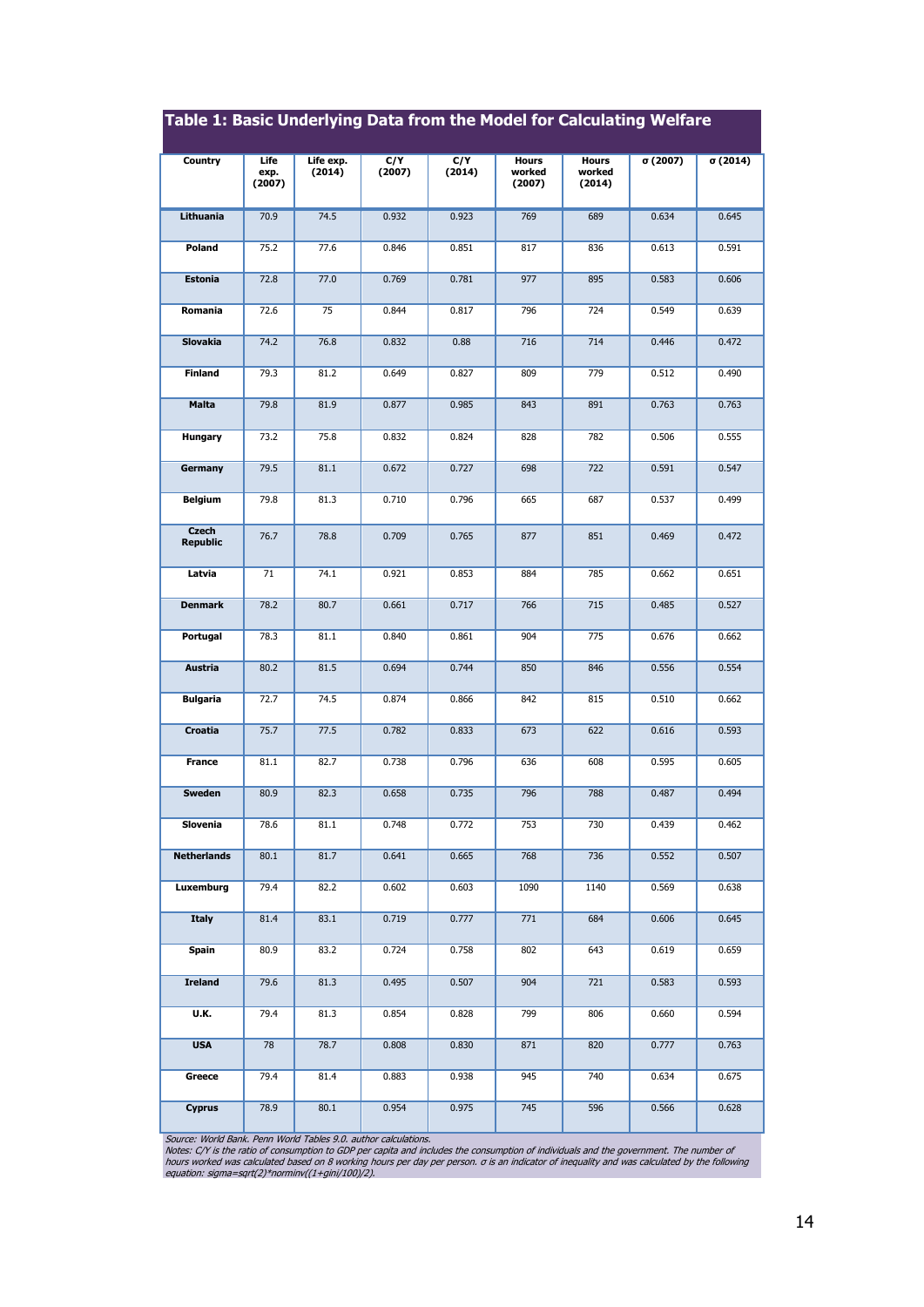| Individual Variables (2007) |                     |                          |           |                                       |          |          |                   |  |
|-----------------------------|---------------------|--------------------------|-----------|---------------------------------------|----------|----------|-------------------|--|
| Country                     | Welfare<br>$\omega$ | <b>GDP</b> per<br>capita | Log ratio | ----------Decomposition-------------- |          |          |                   |  |
|                             |                     |                          |           | Life<br>expectancy                    | C/Y      | Leisure  | <b>Inequality</b> |  |
| <b>Luxemburg</b>            | 143.3               | 168.6                    | $-0.163$  | 0.081                                 | $-0.294$ | $-0.090$ | 0.140             |  |
| <b>USA</b>                  | 100                 | 100                      | 0.000     | 0.000                                 | 0.000    | 0.000    | 0.000             |  |
| U.K.                        | 98.3                | 77.2                     | 0.242     | 0.078                                 | 0.055    | 0.025    | 0.084             |  |
| <b>Cyprus</b>               | 97.5                | 65.5                     | 0.398     | 0.047                                 | 0.166    | 0.042    | 0.142             |  |
| Sweden                      | 95.2                | 81.6                     | 0.155     | 0.151                                 | $-0.206$ | 0.026    | 0.184             |  |
| <b>Netherlands</b>          | 93.4                | 87.6                     | 0.064     | 0.110                                 | $-0.231$ | 0.035    | 0.150             |  |
| <b>France</b>               | 91.7                | 70.1                     | 0.269     | 0.161                                 | $-0.090$ | 0.073    | 0.125             |  |
| <b>Belgium</b>              | 90.1                | 74.6                     | 0.188     | 0.093                                 | $-0.129$ | 0.066    | 0.158             |  |
| Austria                     | 90.1                | 80.2                     | 0.117     | 0.114                                 | $-0.152$ | 0.007    | 0.148             |  |
| <b>Italy</b>                | 85.1                | 69.1                     | 0.209     | 0.173                                 | $-0.117$ | 0.034    | 0.118             |  |
| Germany                     | 82.4                | 76.2                     | 0.078     | 0.079                                 | $-0.184$ | 0.056    | 0.128             |  |
| <b>Denmark</b>              | 80.9                | 78.6                     | 0.030     | 0.011                                 | $-0.201$ | 0.036    | 0.184             |  |
| <b>Spain</b>                | 80.4                | 67.9                     | 0.169     | 0.144                                 | $-0.109$ | 0.024    | 0.110             |  |
| <b>Finland</b>              | 79.1                | 76.2                     | 0.037     | 0.065                                 | $-0.220$ | 0.021    | 0.171             |  |
| Greece                      | 75.3                | 59.6                     | 0.234     | 0.073                                 | 0.088    | $-0.028$ | 0.101             |  |
| <b>Ireland</b>              | 72.6                | 96.8                     | $-0.288$  | 0.082                                 | $-0.489$ | $-0.012$ | 0.133             |  |
| Slovenia                    | 69                  | 56.7                     | 0.197     | 0.028                                 | $-0.077$ | 0.040    | 0.206             |  |
| Malta                       | 60.9                | 51                       | 0.177     | 0.085                                 | 0.082    | 0.010    | 0.000             |  |
| Portugal                    | 57.5                | 51.2                     | 0.116     | 0.016                                 | 0.039    | $-0.012$ | 0.074             |  |
| <b>Czech Republic</b>       | 54.2                | 54.2                     | $-0.001$  | $-0.060$                              | $-0.131$ | $-0.002$ | 0.192             |  |
| Slovakia                    | 48.3                | 43.6                     | 0.103     | $-0.180$                              | 0.029    | 0.051    | 0.203             |  |
| Croatia                     | 40.7                | 39.1                     | 0.041     | $-0.101$                              | $-0.033$ | 0.062    | 0.112             |  |
| <b>Hungary</b>              | 39.4                | 39.4                     | $-0.001$  | $-0.220$                              | 0.029    | 0.015    | 0.174             |  |
| Lithuania                   | 36.4                | 38.1                     | $-0.046$  | $-0.324$                              | 0.143    | 0.034    | 0.101             |  |
| Estonia                     | 36.3                | 43.8                     | $-0.188$  | $-0.230$                              | $-0.049$ | $-0.041$ | 0.132             |  |
| Poland                      | 36.1                | 34                       | 0.061     | $-0.118$                              | 0.046    | 0.019    | 0.115             |  |
| Latvia                      | 34.3                | 38.1                     | $-0.105$  | $-0.313$                              | 0.130    | $-0.005$ | 0.083             |  |
| <b>Bulgaria</b>             | 27                  | 25.8                     | 0.045     | $-0.216$                              | 0.079    | 0.010    | 0.172             |  |
| Romania                     | 26.2                | 26.1                     | 0.003     | $-0.218$                              | 0.044    | 0.026    | 0.152             |  |

# **Table 2: Welfare and Income Levels and a Decomposition of the Effect of**

Source: World Bank. Penn World Tables 9.0. author calculations. Note: The table shows consumption equivalent welfare, income, and a decomposition of individual variables based on equation (6).